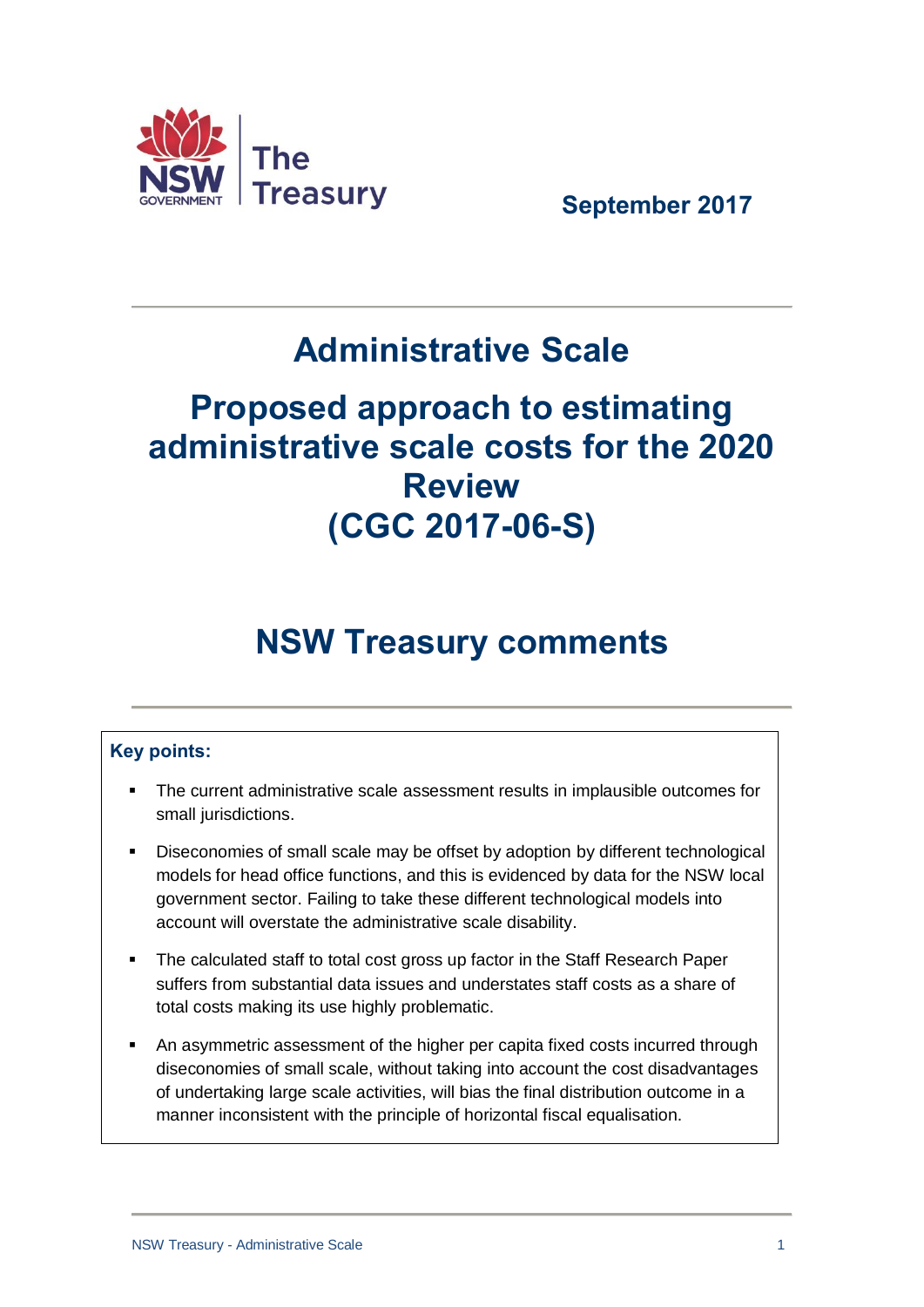# **Background**

In the 2015 Review the Commonwealth Grants Commission (CGC) defined administrative scale as

*'…an assessment of fixed cost which does not vary with service populations (the minimum cost). It includes costs associated with:*

- *core head office functions of departments such as corporate services, policy and planning functions, but not all staffing and other resources delivering them*
- *services that are provided for the whole of the State including the legislature, the judiciary, the Treasury, the revenue office, and a State museum, but not all staffing and other resources delivering them.' 1*

CGC Staff Research Paper proposes using the same definition of administrative scale costs for the 2020 Review, which has been tentatively accepted by the Commission, subject to state and territory views.

## **The conceptual case**

NSW Treasury considers that a conceptual case can be made for the existence of some government-wide costs that are independent of population size.

However, we are concerned that the current and proposed administrative scale assessment overstates the cost of states and territories operating a basic administrative structure to provide a national average standard of services to their populations.

The highly abstract nature of the conceptual case supporting the assessment presents difficulties for the CGC to develop a methodology that is a reliable indicator of what the administrative scale assessment is attempting to measure. The inability to test the integrity of the current and proposed methodology undermines the credibility of the assessment, and the ability of the CGC to achieve the broader objectives of horizontal fiscal equalisation (HFE).

This lack of credibility and reliability is evidenced by the size of the administrative scale assessment relative to the assessed expenditure in each category. Naturally, the fixed-cost component of any expenditure category will be a larger share of total expenditure for smaller states. However, when these shares are calculated based on the Commission's administrative scale estimates, they appear implausible for some of the smaller states and territories. This is shown in the following table.

For example, it is not plausible that 26.8 per cent of the costs of housing activities in the Australian Capital Territory in 2014-15 were fixed and unrelated to any scale of operations. Similarly, the plausibility of administrative scale cost representing over 20 per cent of expenses in the services to industry category in Tasmania, the ACT and Northern Territory is questionable. These examples give a clear indication that the current methodology used by

-

<sup>1</sup> CGC, *2015 Review Final Report*, Volume 2, p. 508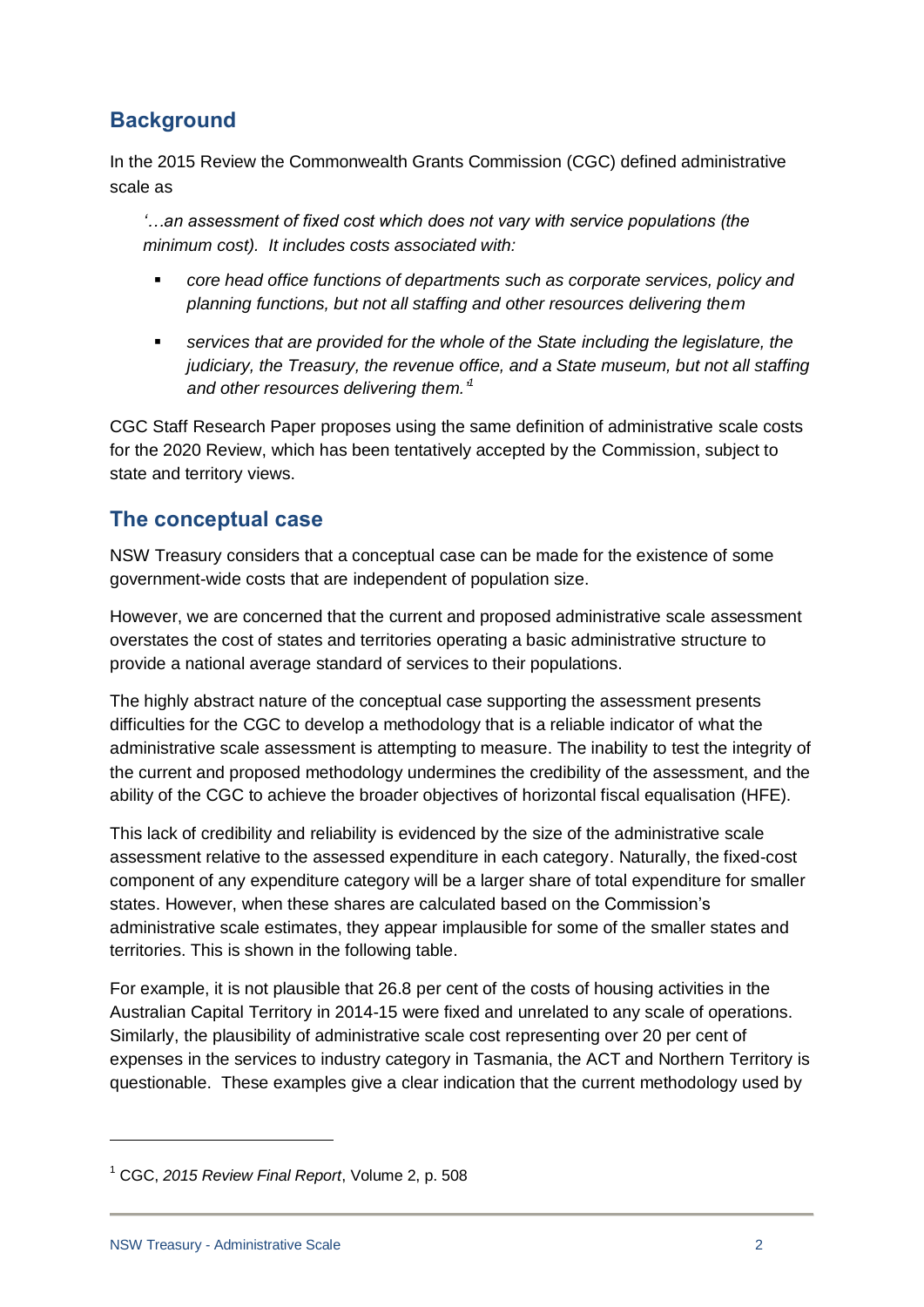the CGC to estimate administrative scale costs is unreliable and overestimates administrative scale costs for small jurisdictions.

|                          | <b>Tasmania</b><br>% | <b>ACT</b><br>% | <b>NT</b><br>% |
|--------------------------|----------------------|-----------------|----------------|
| Schools education        | 1.6                  | 2.3             | 2.2            |
| Post-secondary education | 8.3                  | 10.4            | 15.0           |
| Health                   | 1.7                  | 2.8             | 2.5            |
| Housing                  | 12.2                 | 26.8            | 10.0           |
| Welfare                  | 2.1                  | 4.8             | 2.6            |
| Services to communities  | 2.7                  | 3.7             | 0.9            |
| Justice                  | 6.3                  | 10.2            | 4.4            |
| Roads                    | 3.3                  | 6.2             | 2.6            |
| Transport                | 3.4                  | 2.1             | 7.5            |
| Services to industry     | 20.9                 | 23.1            | 27.2           |
| Other expenses           | 15.9                 | 16.5            | 20.5           |
| Total                    | 5.0                  | 7.5             | 5.8            |

#### **Table 1: Assessed Administrative Scale as a Proportion of Total Assessed Expenditure – 2014-15**

Source: CGC 2016 Update, Supporting Documentation, the Assessed Budget, Summary Tables, Table 7; Staff Research Paper (CGC 2017-06-S), p. 3

The following section outlines specific concerns with the CGC's proposed methodology.

## **Methodological issues**

### **Efficiencies and costs can vary with size**

In conducting the administrative scale assessment, the CGC assumes that all states and territories have a similar technological model for their administrative structure. The proposed 'bottom-up' approach ignores the potential for differences between jurisdictions that may negate the impact of small scale operations.

In practice, small-scale operations can have coordination and agility advantages that can offset diseconomies suffered by the smaller states and territories. Smaller states and territories can also organise their structure in a way that offsets diseconomies of small scale by combining agencies into larger, more economic units. The one-size-fits-all methodology proposed by the CGC for the administrative scale assessment does not take these advantages into account.

Outsourcing of corporate functions can also be used to offset diseconomies of small scale and has become more prevalent in recent years, but is not reflected in the proposed methodology. For example, NSW has outsourced core administration functions for central agencies through the 'GovConnect' service, where certain HR and IT administration services are provided to the state on a 'fee for service' basis.

Large organisations can suffer from the need to invest more resources into internal coordination to offset communication diseconomies as organisations get larger. In fact, the Staff Discussion Paper appears to acknowledge this factor.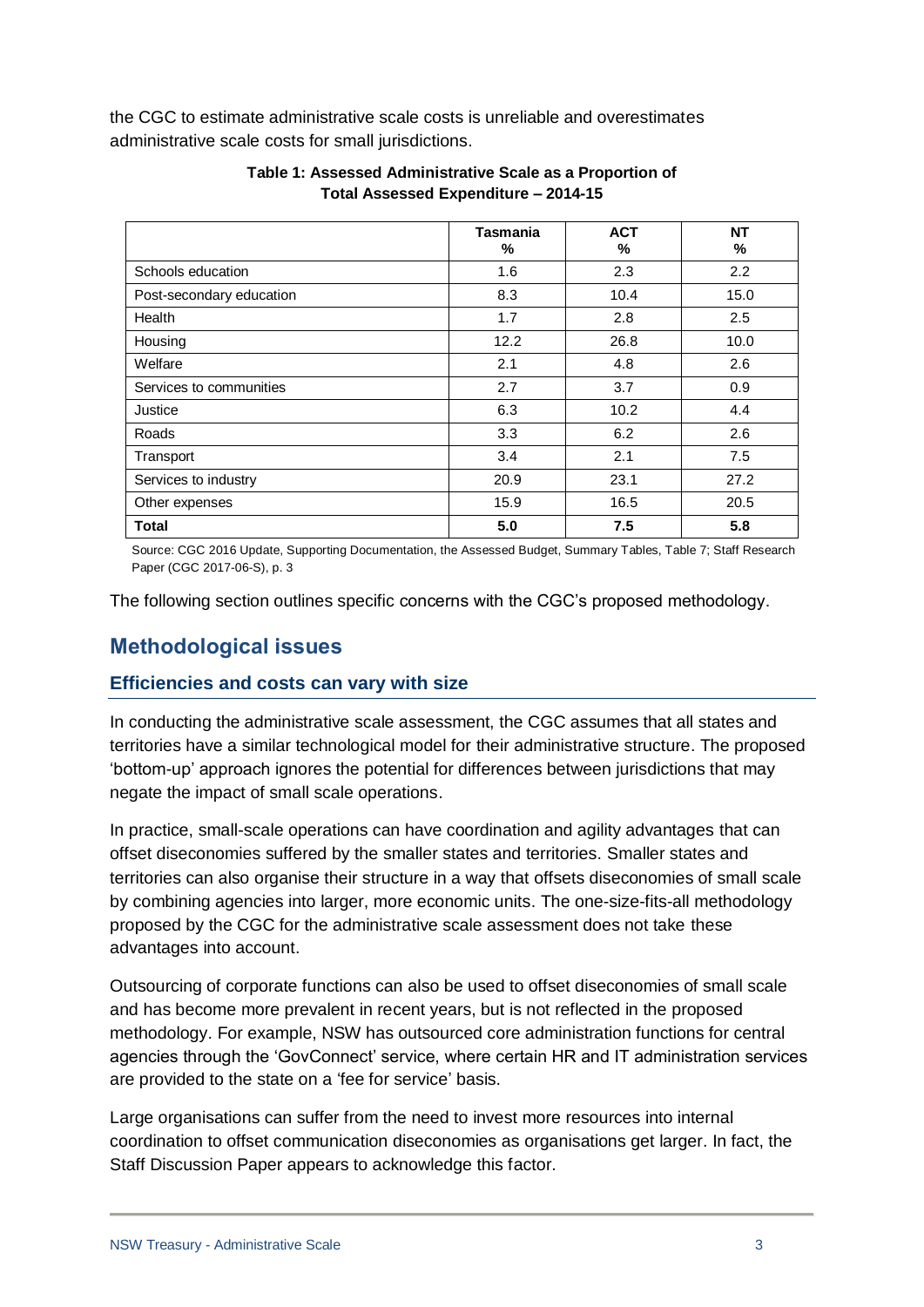*'We have not derived the number of functional areas on the basis of arithmetic averages because the number of functional areas in a head office tends to increase with the State's population size.' <sup>2</sup>*

No allowance has been made for this within the hypothetical administrative staffing structures proposed by the CGC.

The more complex nature of larger organisations also sees the need to employ more highly graded staff. This has again been acknowledged in the Staff Discussion Paper and is not picked up as part of the Commission's wage costs disability factor.

*'Larger States tend to have higher classifications for similar positions. For example, New South Wales and Victoria's organisational structures show their staff tend to be a level higher in seniority than the smaller States for similar positions.'<sup>3</sup>*

Finally, policy issues generally come to prominence earlier in the larger states, where policy responses need to be developed which in turn benefit all jurisdictions.

#### **Box 1.1 Examples of policy responses developed in larger states**

#### **Countering violent extremism**

As part of the broader COAG initiative to counter violent extremism (CVE), NSW developed a pre-charge detention scheme for those suspected of terrorism offenses, permitting detention of terrorism suspects without charge for a period of up to 14 days. The NSW pre-detention model was agreed in-principle by COAG to form the basis of a nationally consistent pre-charge detention scheme, which has been adopted in various forms by smaller states.

#### **Professional Teaching Standards**

From 2003-2005, the NSW Institute of Teachers developed the NSW Professional Teaching Standards, the first Australian jurisdiction to undertake a project of this kind. The standards covered four teacher levels at graduate, proficient, high accomplished and lead teacher.

In 2010, the Australian Government established the Australian Institute for Teaching and School Leadership (AITSL) and commissioned the development of national teaching standards. AITSL adapted the four levels of the NSW teaching standards, and the standards were adopted in all jurisdictions (through a National Partnership Agreement) for use when approving initial teacher education courses and to underpin teacher registration/ accreditation processes.

#### **Accreditation of teachers at highly accomplished and lead teacher levels**

In 2010-11, AITSL developed a national certification process for highly accomplished and lead teachers. As part of this process, the NSW Institute of Teachers provided AITSL with support through access to existing NSW policy and processes for highly accomplished and lead teacher certification and the NSW online readiness assessment module used by teachers to self-assess readiness for higher level accreditation.

To assist the Commission in determining any level of administrative scale assessments, we have analysed the relationship between full-time equivalent staff numbers and the population of individual local government areas in New South Wales as shown in Chart 1.

1

<sup>&</sup>lt;sup>2</sup> Staff Research Paper CGC 2017-06-S, Paragraph 30.

<sup>&</sup>lt;sup>3</sup> Staff Research Paper CGC 2017-06-S, Paragraph 42.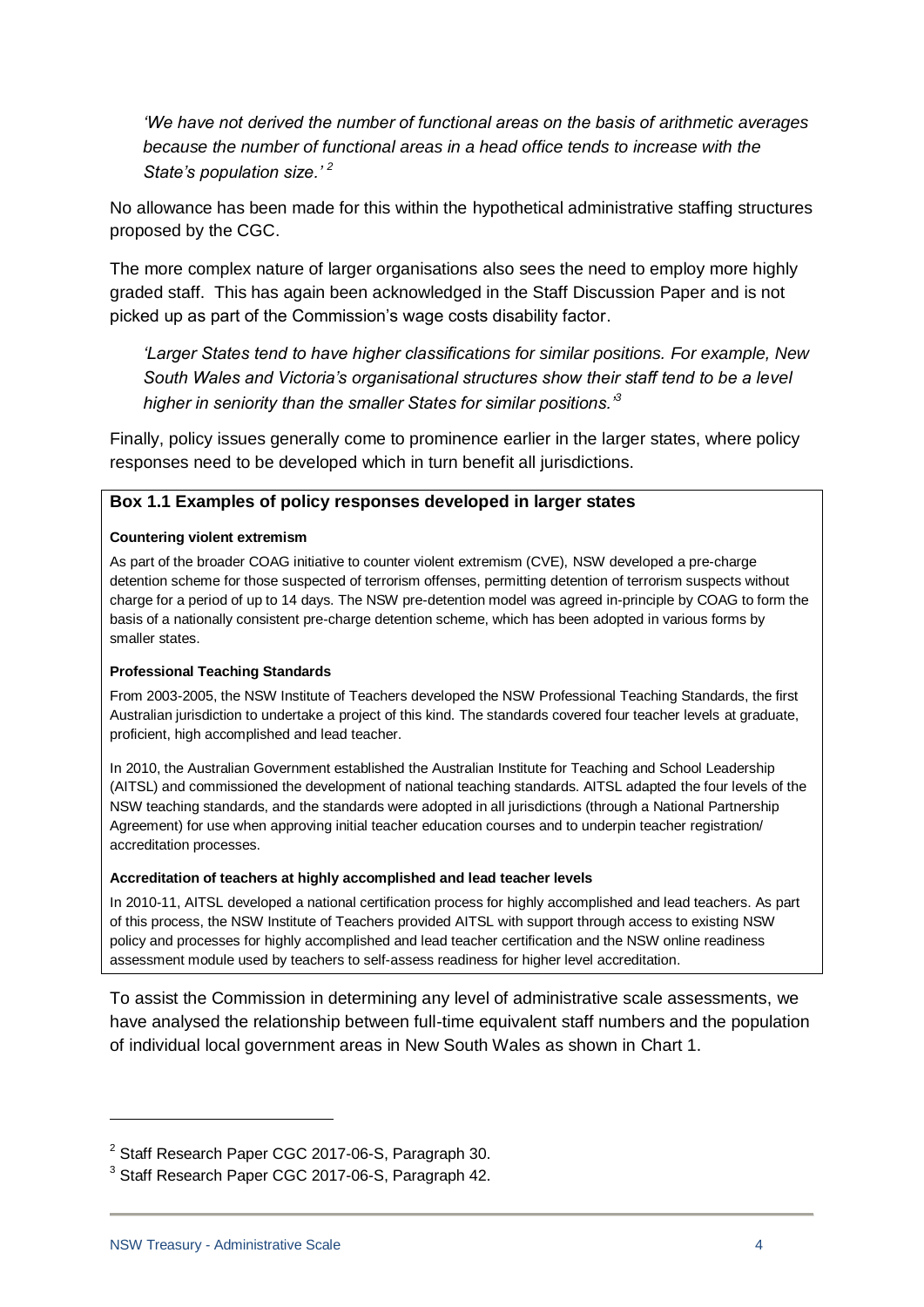

**Chart 1: Staff Numbers (FTE) verses Population for 2015-16 – All Councils**

At face value Chart 1, supports the existence of diseconomies of small scale as the line of best fit contains a statistically significant, positive constant. However a closer inspection of the data for very small councils (see Chart 2) reveals that these councils are predominately below the line of best fit. This appears to indicate that they adopt a different service delivery model which enables them to operate with lower levels of staff than would be indicated by a regression of the full data set.



**Chart 2: Staff Numbers (FTE) verses Population for 2015-16 – Small Councils**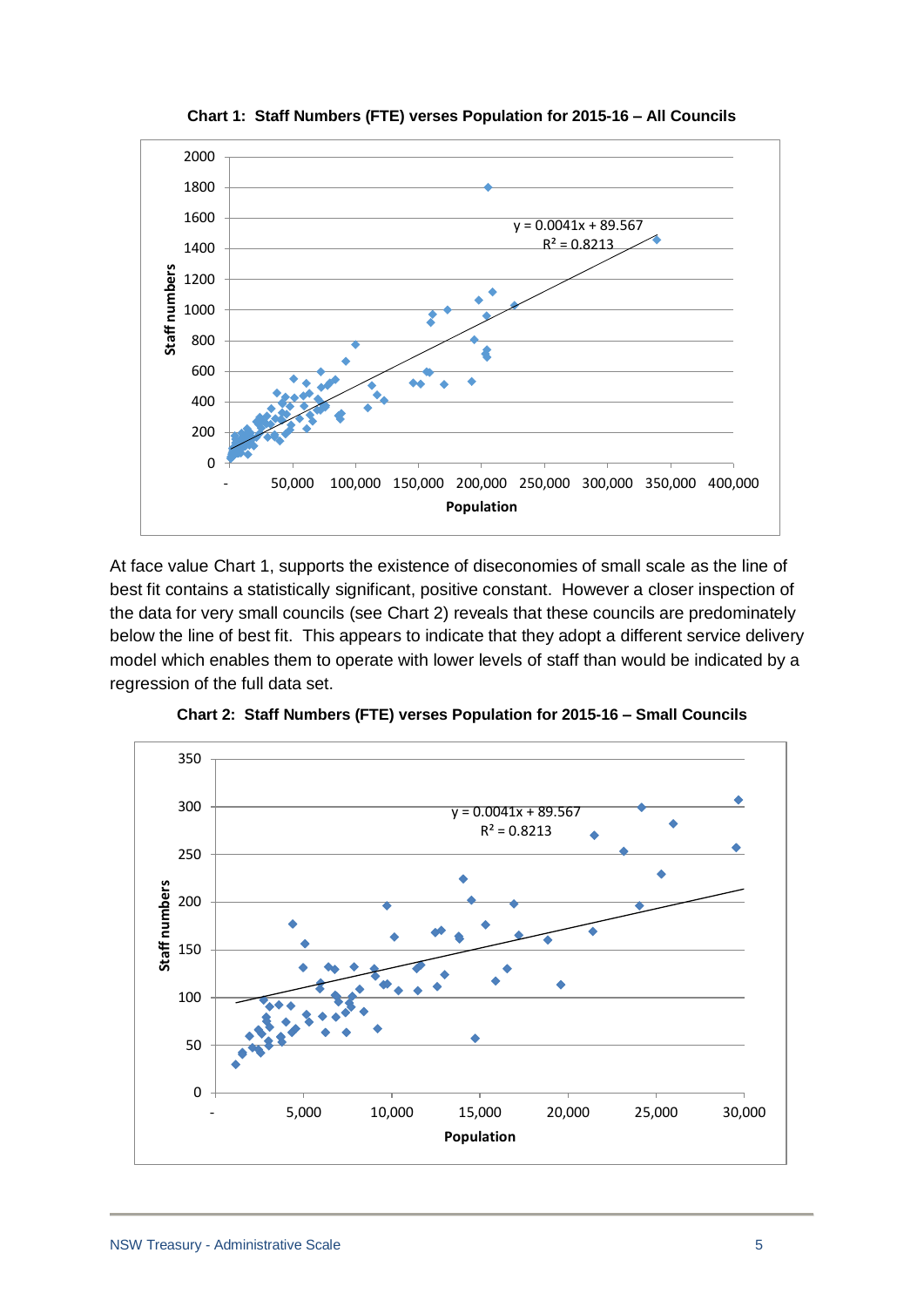NSW submits that similar circumstances arise for jurisdictions claiming to suffer from diseconomies of small scale.

### **Negation of incentives**

The assessment of administrative scale may also negate the incentive for smaller jurisdictions to find more efficient and cost-effective operating models and business processes. As mentioned above, smaller states and territories may, as demonstrated by the local government sector in New South Wales, be able to organise their departments and functions in such a way that negates at least some of the disadvantages of their small scale.

However, if small states and territories are aware that any improvement in their departmental and organisational structure will result in a lower share of GST, the incentive to reform to take advantage of these efficiencies is removed.

NSW Treasury does not agree with discounting for uncertainty. We consider that if assessments are sufficiently uncertain as to require discounts, the assessments should not be made. However if discounting continues to occur, it should be applied to the administrative scale assessment to account for this incentive as well as due to the lack of robust data supporting the estimates of administrative scale.

### **Staff costs to Non-Staff Costs**

Considerable further investigation is required of the ratio between staff and non-staff costs in the out-of-school education category shown in Table 7 of the CGC's Staff Research Paper (CGC 2017-06-S).

The data sourced from the Productivity Commission is clearly not comparable, with individual jurisdictions seeming to adopt vastly different allocation methodologies. For example, it is implausible for other operating costs to represent 16 per cent of staff costs in New South Wales and 116 per cent in Victoria. Similar implausible variations occur for other components of costs (see Table 2).

|                             | <b>NSW</b> | Vic. | Qld.  | <b>WA</b> | <b>SA</b> | Tas.  | <b>ACT</b> | NT  | Aust. |
|-----------------------------|------------|------|-------|-----------|-----------|-------|------------|-----|-------|
| Expenditures (\$m)          |            |      |       |           |           |       |            |     |       |
| Employee-related            | 264        | 111  | 275   | 148       | 138       | 23    | 20         | 34  | 1,014 |
| Other operating             | 43         | 129  | 296   | 56        | 66        | 7     | 16         | 25  | 637   |
| User cost of capital        | 10         | 9    | 3     | 2         | 6         | 0     | 3          | -   | 32    |
| Depreciation                | 4          | 17   | 4     |           | ◢         | 1     | 1          | 0   | 29    |
| Total                       | 322        | 266  | 578   | 206       | 210       | 31    | 39         | 59  | 1,712 |
| % of Employee Related Costs |            |      |       |           |           |       |            |     |       |
| Other operating             | 16%        | 116% | 108%  | 37%       | 48%       | 30%   | 80%        | 72% | 63%   |
| User cost of capital        | 4%         | 8%   | $1\%$ | 1%        | 4%        | $0\%$ | 15%        | 0%  | 3%    |
| Depreciation                | 2%         | 15%  | 1%    | $0\%$     | $1\%$     | 5%    | 7%         | 1%  | 3%    |

| Table 2: Out of School Costs in 2013-14 |
|-----------------------------------------|
|                                         |

Source: Productivity Commission, Report on Government Services 2016, School Education, Attachment Tables, Tables 4A.1 and 4A.10 (Out of School Costs)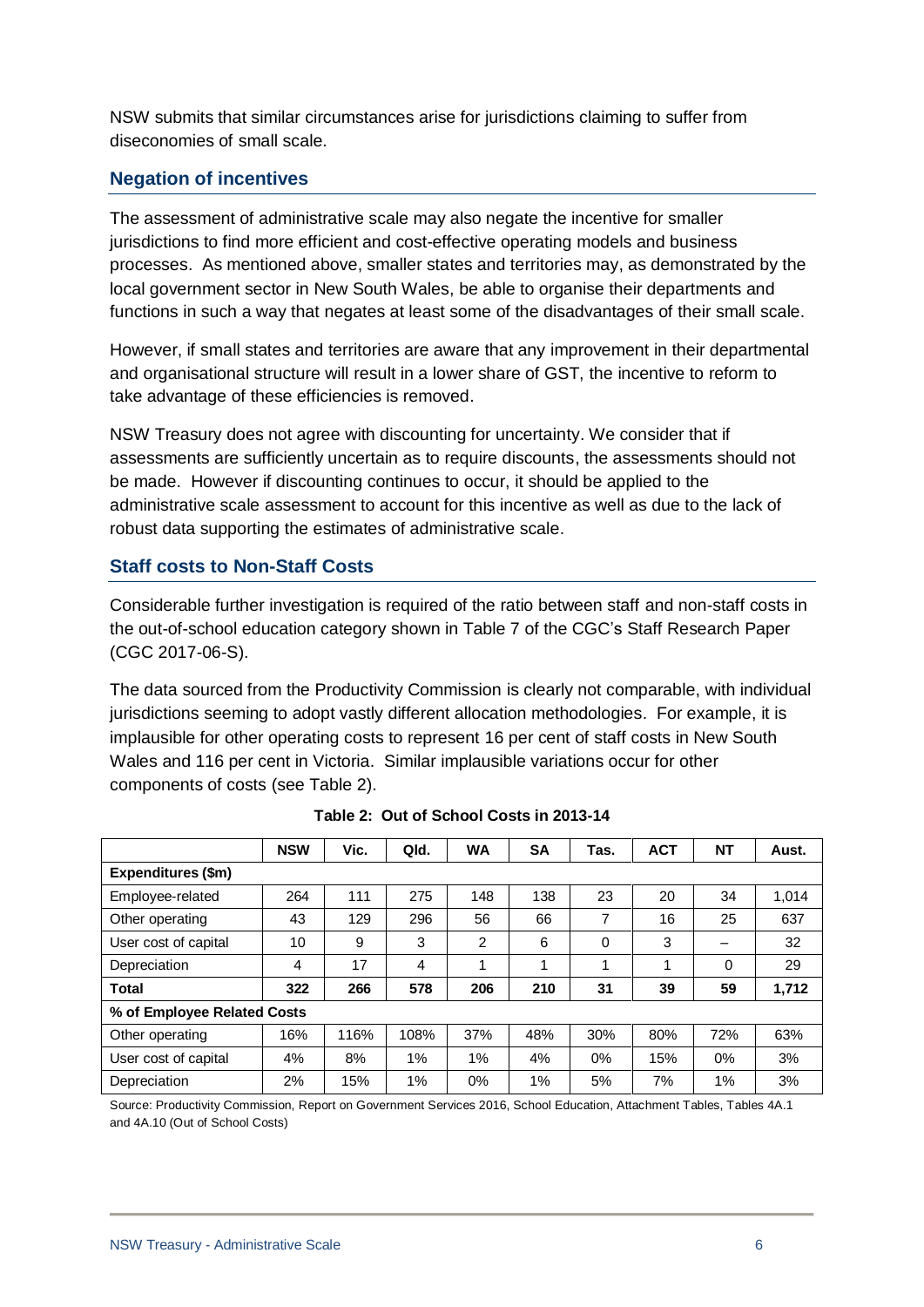Furthermore, the calculated gross-up factor derived in Table 7 of the Staff Research Paper is for the schools sector only, but has also been applied to the post-secondary education sector in deriving CGC's estimates of administrative scale for its hypothetical education department. There is no evidence the ratio of staff to non-staff costs is constant across different areas of government.

Data provided by Commonwealth agencies is also unlikely to be representative of the ratio of staff to non-staff costs of state activities. For example as shown in Table 3 below, in 2014-15 depreciation represented 11.8 per cent of employee-related expenses for the Commonwealth Department of Health and the Therapeutic Goods Administration (TGA) and 13.0 per cent for the Commonwealth Department of Education and Training. This compares with only 2.5 per cent for the head office of the NSW Ministry of Health.

The functions that agencies perform centrally can vary between the Commonwealth and states and territories. For example, the NSW Ministry of Health is responsible for drug and blood purchasing centrally, while other jurisdictions distribute these functions differently. Grossing up staff calculated costs based on a 60/40 split of employee/non-employee expenses is therefore extremely problematic.

We are also concerned that the proposed grossing up of staff costs to estimate total costs may result in a double count of depreciation disabilities with the existing infrastructure assessment.

|                                             | Department of<br><b>Health and TGA</b><br>(Cth.)<br>% | Department of<br><b>Education and</b><br><b>Training (Cth)</b><br>% | <b>Ministry of Health</b><br>(NSW)<br>% |  |  |  |
|---------------------------------------------|-------------------------------------------------------|---------------------------------------------------------------------|-----------------------------------------|--|--|--|
| Percentage of employee-related expenses     |                                                       |                                                                     |                                         |  |  |  |
| Consultants                                 | 10.6                                                  | 4.8                                                                 | 1.2                                     |  |  |  |
| Information technology                      | 14.4                                                  | 7.4                                                                 | 10.6                                    |  |  |  |
| Lease payments and rentals                  | 19.1                                                  | 19.4                                                                | 5.7                                     |  |  |  |
| Depreciation                                | 11.8                                                  | 13.0                                                                | 2.5                                     |  |  |  |
| <b>Sub-Total</b>                            | 55.8                                                  | 44.7                                                                | 20.0                                    |  |  |  |
| Other                                       | 27.3                                                  | 18.9                                                                | <b>NA</b>                               |  |  |  |
| <b>Total</b>                                | 83.1                                                  | 63.6                                                                | <b>NA</b>                               |  |  |  |
|                                             |                                                       |                                                                     |                                         |  |  |  |
| Employee-related share of total<br>expenses | 54.6                                                  | 61.1                                                                | <b>NA</b>                               |  |  |  |

**Table 3: Selected Agency Head Office Costs in 2014-15**

Source: Department of Health (Cth.) Annual Report 2014-15, Pages 159, 202 and 229; Department of Education and Training (Cth.) Annual Report 2014-15, Pages 4 and 27; NSW Health Annual Report 2014-15, Pages 119 and 142-143

Attempting to estimate an appropriate ratio of staff on non-staff costs will be challenging. We believe that any case studies used by the Commission should be state rather than Commonwealth based and involve agencies of primarily a policy nature to avoid contamination from services delivery costs. We present the following data for the Commission's consideration which indicates an employee-related share of total cost of 75-77 per cent rather than the 60 per cent put forward in the Staff Discussion Paper.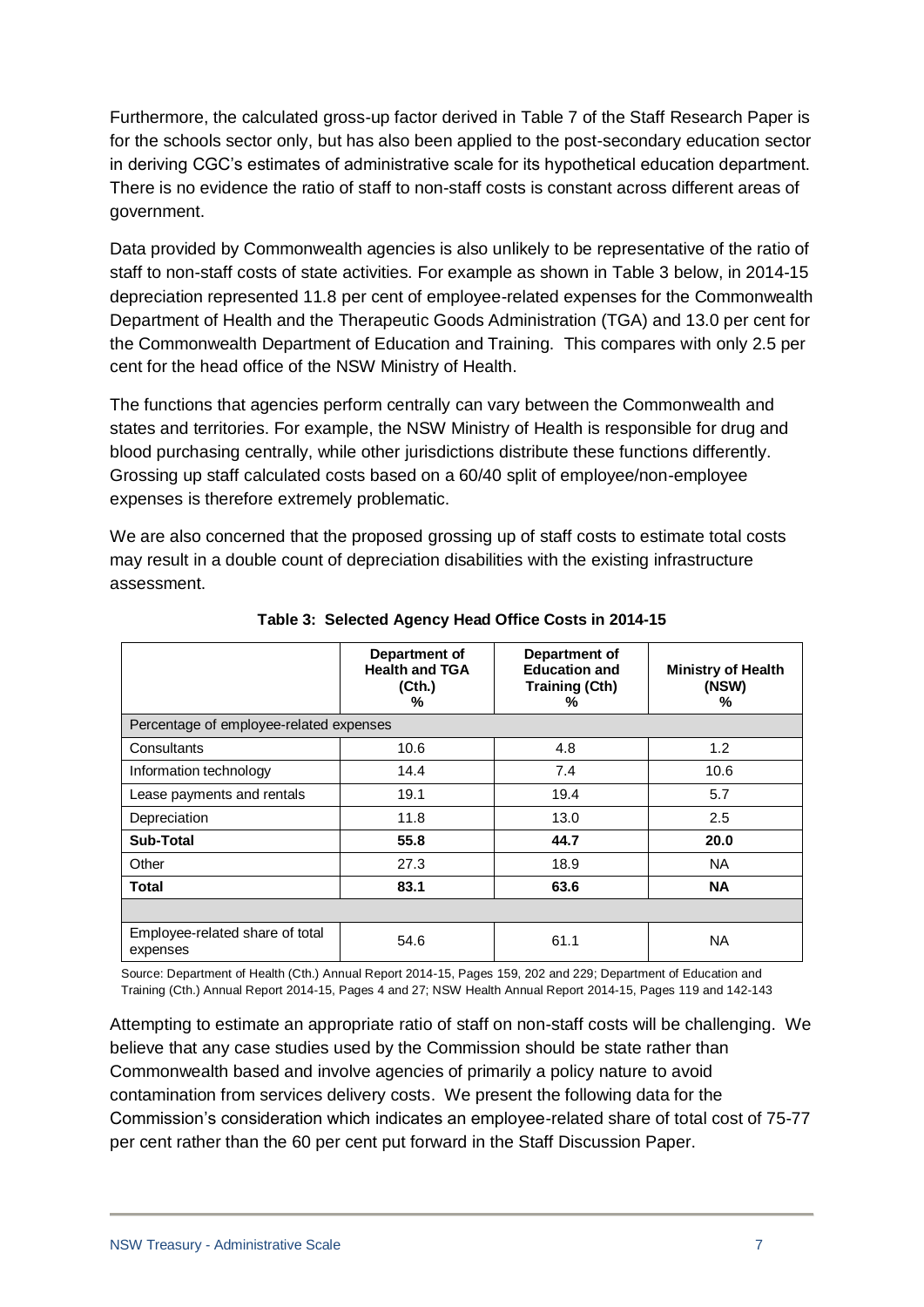| <b>NSW Government Agency</b>                           | Raw<br><b>Employee</b><br><b>Share</b><br>$\%$ | <b>Adjusted</b><br><b>Employee</b><br>Share <sup>(1)</sup><br>$\%$ | <b>Adjusted</b><br><b>Employee</b><br>Share $(1)$<br>excluding<br><b>Depreciation</b><br>% |
|--------------------------------------------------------|------------------------------------------------|--------------------------------------------------------------------|--------------------------------------------------------------------------------------------|
| <b>Audit Office</b>                                    | 75                                             | 75                                                                 | 78                                                                                         |
| Crime Commission                                       | 70                                             | 70                                                                 | 76                                                                                         |
| Crown Solicitor's Office                               | 78                                             | 78                                                                 | 79                                                                                         |
| Director of Public Prosecution                         | 78                                             | 80                                                                 | 82                                                                                         |
| Health Care Complaints Commission                      | 66                                             | 66                                                                 | 67                                                                                         |
| Independent Pricing and Regulatory Tribunal            | 68                                             | 68                                                                 | 70                                                                                         |
| Independent Transport Safety and Reliability Regulator | 82                                             | 82                                                                 | 82                                                                                         |
| Information and Privacy Commissioner                   | 71                                             | 71                                                                 | 73                                                                                         |
| <b>Judicial Commission</b>                             | 75                                             | 75                                                                 | 76                                                                                         |
| <b>Mental Health Commission</b>                        | 43                                             | 72                                                                 | 74                                                                                         |
| <b>Multicultural NSW</b>                               | 64                                             | 77                                                                 | 78                                                                                         |
| Ombudsman                                              | 83                                             | 83                                                                 | 85                                                                                         |
| Parliamentary Counsel                                  | 79                                             | 79                                                                 | 81                                                                                         |
| Police Integrity Commission                            | 75                                             | 75                                                                 | 80                                                                                         |
| Average                                                | 72                                             | 75                                                                 | 77                                                                                         |

#### **Table 4: Staff Cost Shares for Selected NSW Agencies in 2015-16**

(1) Adjusted to remove witness protection payments and grants to community groups.

# **An alternative approach**

NSW Treasury does not believe a methodology exists to provide an accurate assessment of the administrative scale disability. However If an assessment is pursued, NSW Treasury believes that the proposed methodology should be significantly improved and provided to states and territories for further comment.

NSW Treasury invites the CGC to consider approaches to the administrative scale assessment through the top-down approach. A top-down approach would present similar methodological difficulties and challenges as a bottom-down approach. However NSW Treasury considers that a top-down approach would provide a more reliable and transparent result based on empirical data and minimal judgement.

This might include a regression-based approach that analyses the relationship between service delivery costs and population size (or service population for particular services) using data from other countries such as the United States and Canada. The unexplained portion of the regression (the 'y-intercept') may provide some indication of state costs that are not affected by scale.

However if a bottom-up approach is to be pursued, NSW Treasury would invite the CGC to take into account the conceptual case for diseconomies of large scale. An asymmetric assessment of the higher per capita fixed costs incurred through diseconomies of small scale, without taking into account the cost disadvantages of undertaking large scale activities, will bias the final distribution outcome in a manner inconsistent with the principle of horizontal fiscal equalisation.